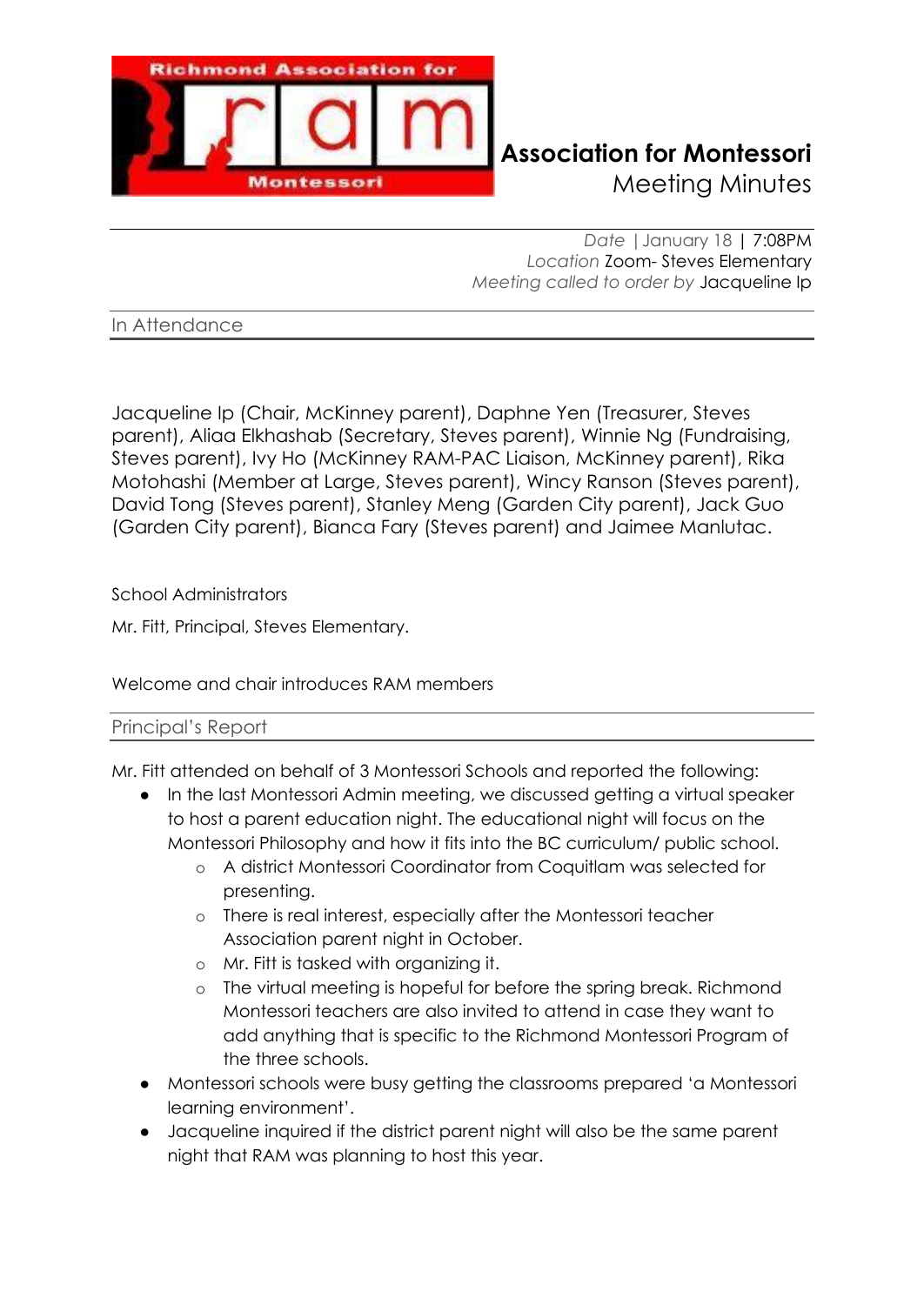

## **Richmond Association for Montessori** Meeting Minutes

- o Mr. Fitt: I think there is a real appetite for an overview of the Montessori Philosophy so we will use the district webinar for parents' education night.
- o Jacqueline mentioned that January 22nd at 4:00 pm is the cut-off time for the Montessori program application this year. February 7<sup>th</sup> is when notification will go out offering placement for students joining the program.
- o Ivy inquired regarding the impact of doing many safety precautions with the Montessori program since it's a hands-on program. Do you see any struggles that the program needs to adapt to meet those requirements?
	- Mr. Fitt: the system has adapted well to the protocols. We have extra cleaning staff so frequently touched surfaces are getting extra cleaning. Teachers have taken on cleaning in-class materials. The most import thing is the hand hygiene.

### Approval of Minutes from Last Meeting

Last meeting's minutes will be circulated next meeting for approval.

#### Adoption of Agenda

Agenda circulated through Zoom chat and accepted.

#### RAM Reports

#### Chair Report

- Housekeeping items.
- Introducing RAM and its role including raising additional funds for Montessori centric materials and providing subsidies for teachers' collaboration and training.
- Jacqueline asked Mr. Fitt to confirm with the other 2 schools on the \$3,000 school invoice for RAM fundings.

Treasurer Report

- Daphne reviewed financial reports.
- Total Operating Income: \$11k.
- Balance Sheet Total Assets \$51K.
- Operating Budget 11K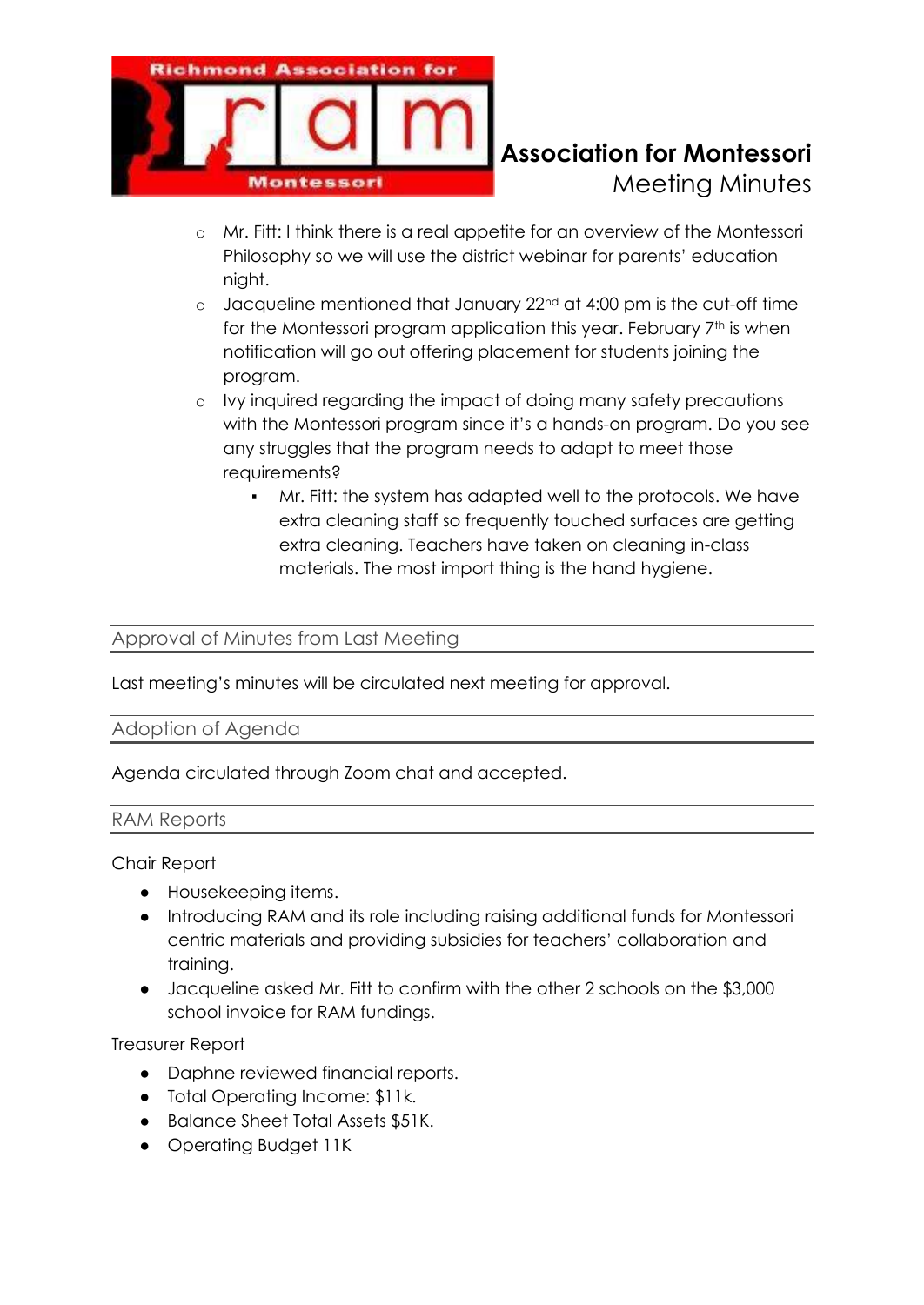

# **Richmond Association for Montessori**

Meeting Minutes

Jacqueline:

• Prior to COVID our budgeted income was 12k to 15K, however, it has decreased as a result of the pandemic. Thanks for parents' contribution in membership and donations!

Open Issues and New Business

Communication Channels

- RAM has a twitter account now 'RMD\_Montessori'. We use it to send notices, newsletter, fundraising events. If there is any other feedback or suggestions on how to reach out to our families, we are happy to hear from you!
- In preparing for the March newsletter, Jacqueline asked Mr. Fitt and Admin to share photos or description of how RAM funding has been spent. Being away from the classroom, the parent community appreciates such insights.

Call for Volunteers

- A serious call out for volunteer for two positions:
	- o Chair
	- o Treasurer
- $\bullet$  There are two more meetings, and the  $3<sup>rd</sup>$  is the AGM in which the old committee retires, and a new committee is elected. Accordingly, it is beneficial for a lead-time on any potential interest.
- The past agenda included duties of the executive members.
	- o Treasurer: ideally someone interested in numbers.
- Please e-mail if you have any questions or interest in any of the positions at 'Info@richmondmontessori.ca'

Fundraising

- The mask fundraising was successful. Thanks for everyone's contribution. We have around 17 kids' boxes left.
- Winnie to send an update regarding our Waffles fundraising event.
- Another ongoing fundraising campaign is Mabel's Labels. 20% of the return goes to RAM. Make sure to click sponsor a group and search for "Richmond Montessori". It would be greatly beneficial if you can share it with your network. [Mabel's Labels.](https://mabelslabels.ca/en_CA/fundraising/support/) This is an ongoing fundraiser.
- FlipGive is a click through website or App. It works for both directly purchased merchandise or gift cards. It's an ongoing campaign. Join our team on [FlipGive!](https://scotiabankhockeyclub.flipgive.com/f/1172093) Or download the app and enter code: YQDJ7F. This is an ongoing fundraiser.